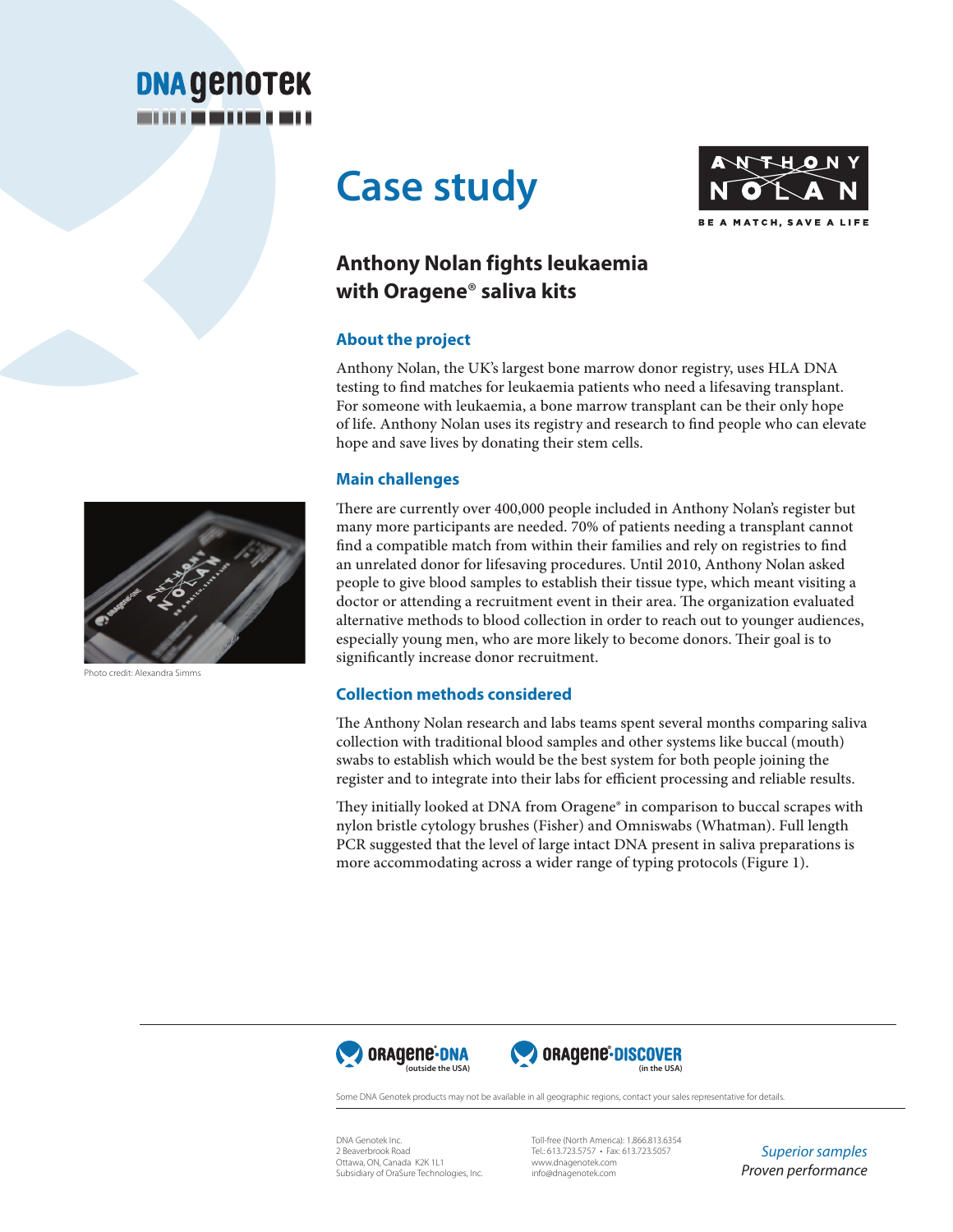



*Figure 1: HLA-A full length PCR (3.2 kb) of 25 ng DNA from self-collection procedures. Key: The 5 staff samples are named A to E; wells 2 6 Oragene saliva, wells 8 12 cytology brushes*  and wells  $14 \rightarrow 18$  swabs. Wells 1, 7, 13 and 19 are loaded with Hyperladder I (Bioline).

Anthony Nolan also compared the DNA extracted from saliva kits against that from blood samples and found that the quality was just as good for tissue typing purposes. They found that unlike buccal swabs, saliva collection with Oragene gave long, intact strands of DNA which are better suited to a variety of tissue typing methods. This means that they are able to test samples to a higher resolution *–* i.e., a more detailed level of typing – which is crucial when finding the best possible donor match for a patient.



*Figure 2: Examples of products from amplification of saliva DNA with Class I and II LABType PCR protocols. Key: Upper row – HLA-B PCR; wells 1 and 18 Hyperladder IV (Bioline), well 2 +ve control DNA, well 3 blank reaction and wells 4 17 DNA from 14 new registry donors. Lower row – HLA-DRB1 PCR, layout as above.*



*Figure 3: Examples of 2.9 kb products from amplification of saliva DNA after PCR of Int.*  $1 \rightarrow 3'UTR$  for *Class I SBT.*

*Key:* Upper row − HLA-A PCR; wells 1 and 11 Hyperladder I (Bioline), well 2 → 9 products from 8 new registry *donors and well 10 blank reaction. Lower row – HLA-B PCR, layout as above.*

*Superior samples* • *Proven performance*

**DNA GENOTEK** *<u>PERMIT BARBA</u>*